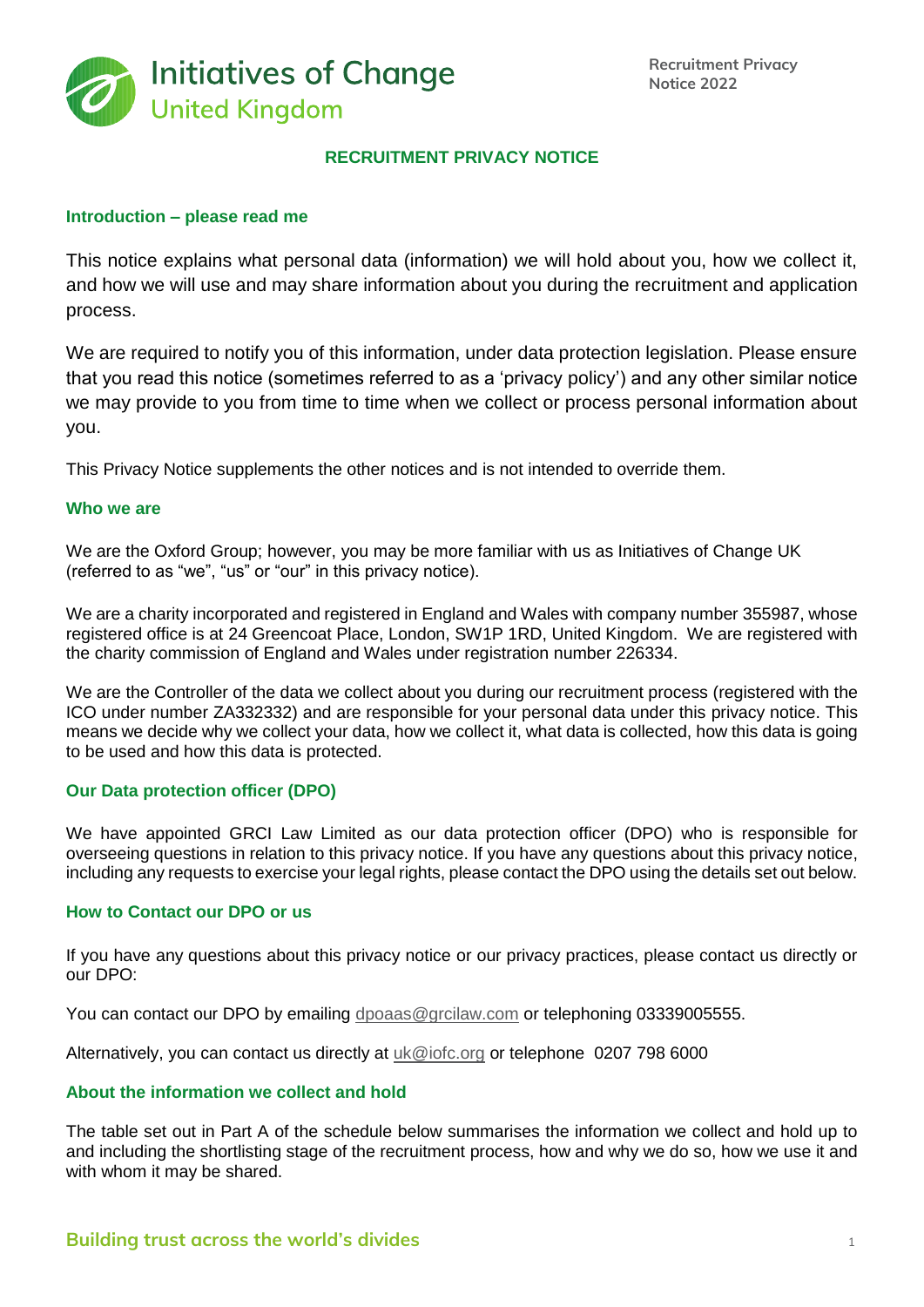

The table in Part B of the schedule below summarises the additional information we collect before making a final decision to recruit, i.e., before making an offer of employment unconditional, how and why we do so, how we use it and with whom it may be shared.

We seek to ensure that our information collection and processing is always proportionate. We will notify you of any changes to information we collect or to the purposes for which we collect and process it.

## **Where information may be held**

Information may be held at our offices, third-party recruitment agencies and with our service providers such as Peninsula UK who provides us with HR services.

## **How we use particularly sensitive personal information**

We will use your particularly sensitive personal information in the following ways:

We will use information about your disability status to consider whether we need to provide appropriate adjustments during the recruitment process, for example whether adjustments need to be made during an interview.

Where we are processing your Special Category Personal Data, we must, in addition to the Lawful Basis in the Lawful Basis table, process your Special Category Personal Data because of an additional condition, including You have given us your explicit consent to process that data.

For more information about us using your Special Category Personal Data, please contact us at [uk@iofc.org](mailto:uk@iofc.org)

## **If you fail to provide personal information**

If you fail to provide information when requested, which is necessary for us to consider your application (such as evidence of qualifications or work history), we will not be able to process your application successfully. For example, if we require references for this role and you fail to provide us with relevant details, we will not be able to take your application further.

#### **Information about criminal convictions**

We will collect information about your criminal convictions history if we would like to offer you the role (conditional on checks and any other conditions, such as references, being satisfactory). We carry out DBS check in order to satisfy ourselves that there is nothing in your criminal convictions history which makes you unsuitable for the role.

We have in place an appropriate policy document and safeguards which we are required by law to maintain when processing such data.]

#### **Automated decision-making**

You will not be subject to decisions that will have a significant impact on you based solely on automated decision-making.

## **Will you share my personal information with third parties?**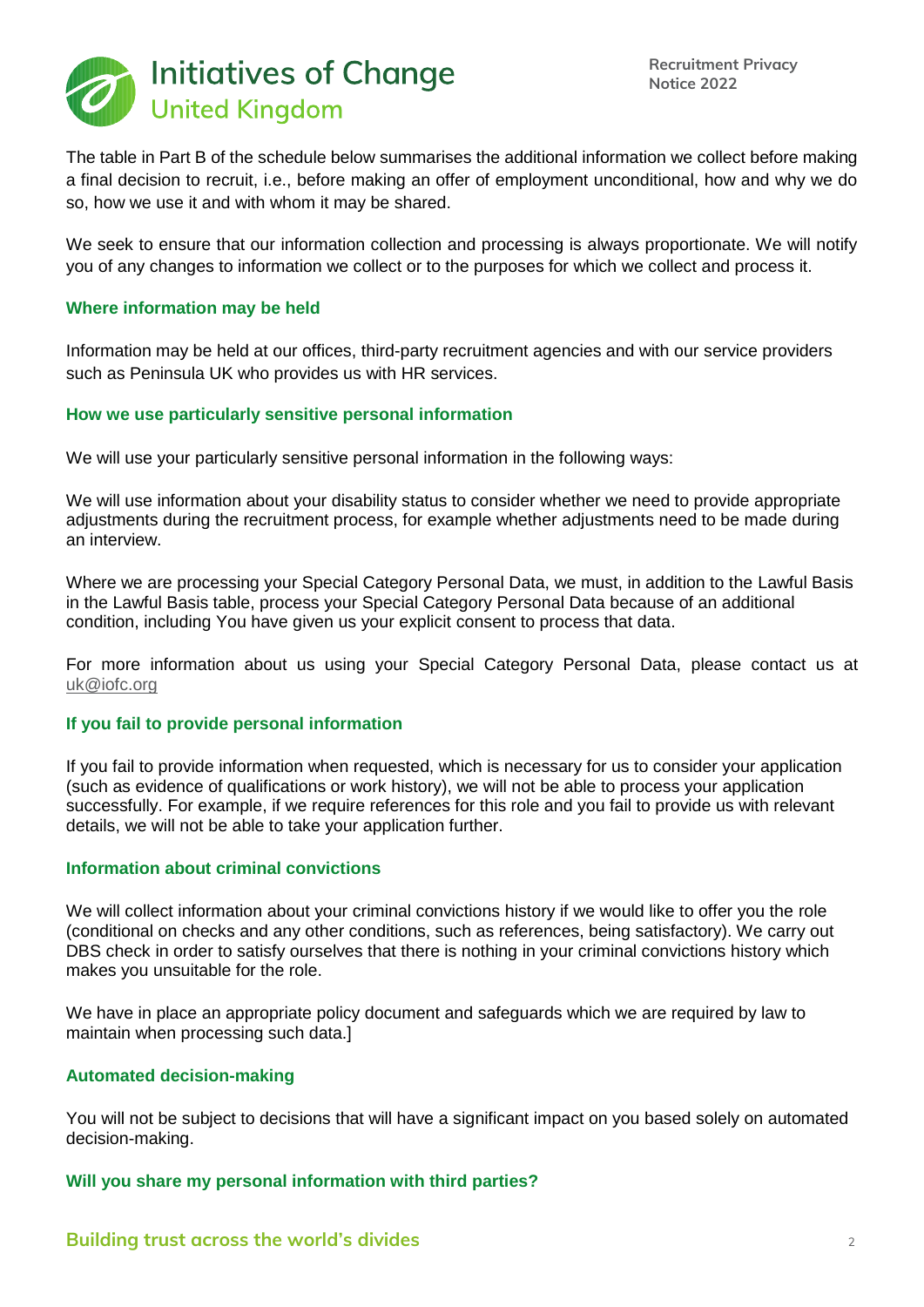

We will only share your personal information with third parties for the purposes of processing your application. All our third-party service providers are required to take appropriate security measures to protect your personal information in line with our policies. We do not allow our third-party service providers to use your personal data for their own purposes. We only permit them to process your personal data for specified purposes and in accordance with our instructions.

#### **Using your data for other reasons**

We will only use your personal information for the purposes for which we collected it, unless we reasonably consider that we need to use it for another reason and that reason is compatible with the original purpose.

If we need to use your personal information for an unrelated purpose, we will notify you and we will explain the Lawful Basis that allows us to do so.

## **Sharing your Personal Data safely**

We may share your personal information with the following organisations that help us manage our business and deliver our products, applications, or services, or where we are legally obliged to share information, including with:

We require all third parties to respect the security of your Personal Data and to treat it in accordance with the law.

We do not allow our third-party service providers to use your Personal Data for their own purposes. We only permit them to process your Personal Data for specified purposes and in accordance with our instructions.

#### **Keeping your personal information secure**

We have appropriate security measures in place to prevent personal information from being accidentally lost or used or accessed in an unauthorised way. We limit access to your personal information to those who have a genuine business need to know it. Those processing your information will do so only in an authorised manner and are subject to a duty of confidentiality.

We also have procedures in place to deal with any suspected data security breach. We will notify you and any applicable regulator of a suspected data security breach where we are legally required to do so.

#### **How long we keep your information**

We keep the personal information that we obtain about you during the recruitment process for no longer than is necessary for the purposes for which it is processed. How long we keep your information will depend on whether your application is successful, and you become employed by us, the nature of the information concerned and the purposes for which it is processed.

We will keep recruitment information (including interview notes) for no longer than is reasonable, taking into account the limitation periods for potential claims such as race or sex discrimination (as extended to take account of early conciliation), after which they will be destroyed. If there is a clear business reason for keeping recruitment records for longer than the recruitment period, we may do so but will first consider whether the records can be pseudonymised, and the longer period for which they will be kept.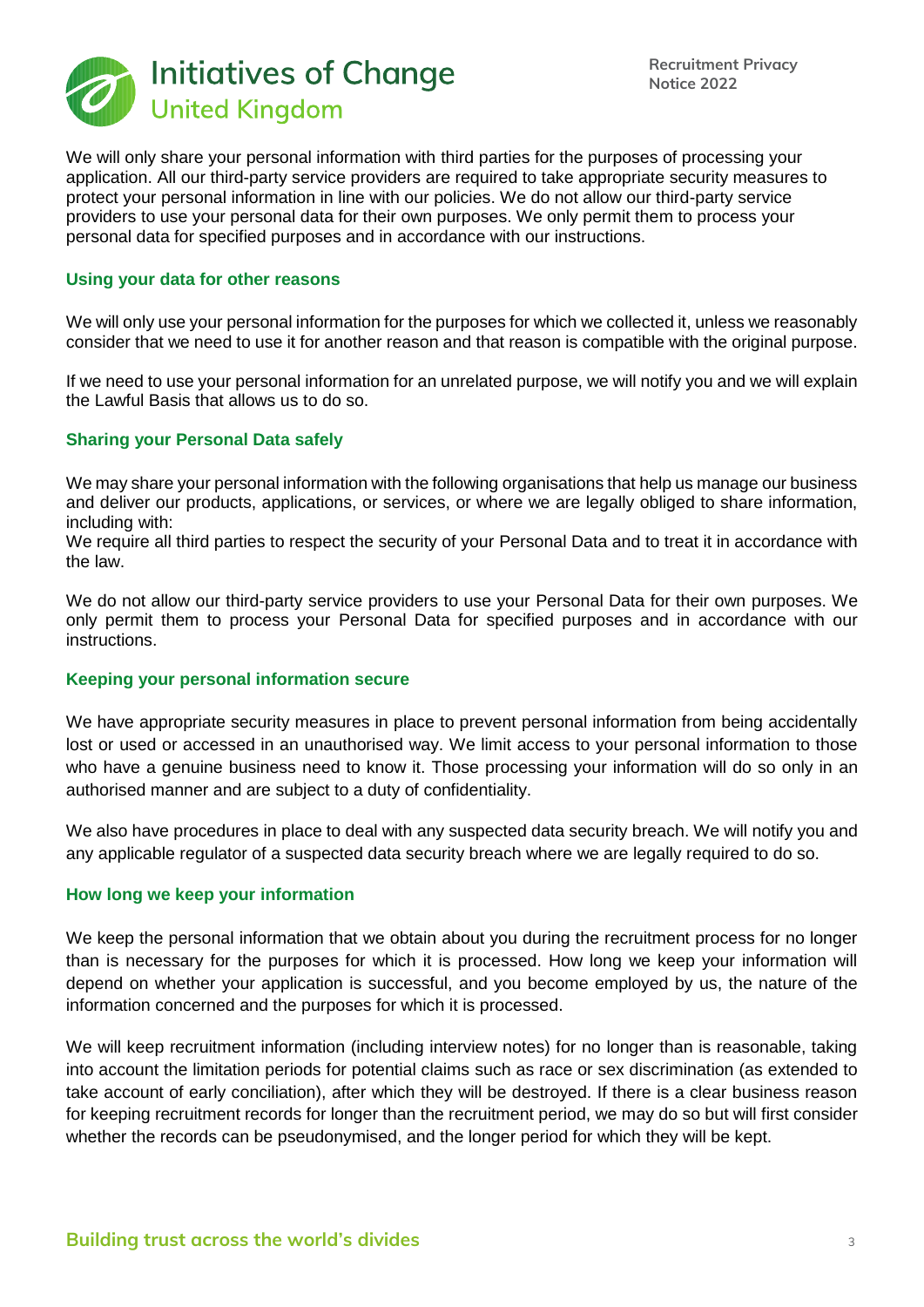

If your application is successful, we will keep only the recruitment information that is necessary in relation to your employment.

## **Your Rights**

You have several rights under Data Protection Law. The rights available to you depend on our reason for processing your information and are set out in the Table below. Information on your rights under Data Protection Law can also be found at https://ico.org.uk/for-the-public/.

## **Table of your data protection rights**

| <b>YOUR RIGHT</b>                               | <b>DETAILS</b>                                                                                                                                                                                                                                                                                                                                                                                                                                                                                                                                                                                                                                                                                               |  |  |  |
|-------------------------------------------------|--------------------------------------------------------------------------------------------------------------------------------------------------------------------------------------------------------------------------------------------------------------------------------------------------------------------------------------------------------------------------------------------------------------------------------------------------------------------------------------------------------------------------------------------------------------------------------------------------------------------------------------------------------------------------------------------------------------|--|--|--|
| <b>Right to be</b><br>informed                  | We have a legal obligation to provide you with concise, transparent,<br>intelligible, and easily accessible information about your personal<br>information and our use of it. We have written this notice to do just that,<br>but if you have any questions or require more specific information, you<br>can contact us at uk@iofc.org.                                                                                                                                                                                                                                                                                                                                                                      |  |  |  |
| <b>Right of</b><br>access                       | You have the right to ask us for copies of your personal information. This<br>right always applies. There are some exemptions, which means you may<br>not always receive all the information. When you request this data, this is<br>known as making a data subject access request (DSAR). In most cases,<br>this will be free of charge; however, in some limited circumstances, for<br>example repeated requests for further copies, we may apply an<br>administration fee. You can contact us at uk@iofc.org for more<br>information.                                                                                                                                                                     |  |  |  |
| <b>Right to</b><br>rectification                | You have the right to ask us to rectify information you think is inaccurate.<br>You also have the right to ask us to complete information you think is<br>incomplete. This right always applies. You can contact us at uk@iofc.org<br>for more information.                                                                                                                                                                                                                                                                                                                                                                                                                                                  |  |  |  |
| <b>Right to</b><br>erasure                      | You have the right to ask us to erase your personal information in certain<br>circumstances. We have the right to refuse to comply with a request for<br>erasure if we are processing the Personal Data for one of the following<br>reasons:<br>To exercise the right of freedom of expression and information.<br>To comply with a legal obligation.<br>$\bullet$<br>To perform a task in the public interest or exercise official authority.<br>$\bullet$<br>For archiving purposes in the public interest, scientific research, his-<br>$\bullet$<br>torical research or statistical purposes.<br>For the exercise or defence of legal claims.<br>You can contact us at uk@iofc.org for more information. |  |  |  |
| <b>Right to</b><br>restriction of<br>processing | You may ask us to stop processing your Personal Data. We will still hold<br>the data but will not process it any further. This right is an alternative to<br>the right to erasure. If one of the following conditions applies, you may<br>exercise the right to restrict processing:<br>The accuracy of the Personal Data is contested.<br>Processing of the Personal Data is unlawful.                                                                                                                                                                                                                                                                                                                      |  |  |  |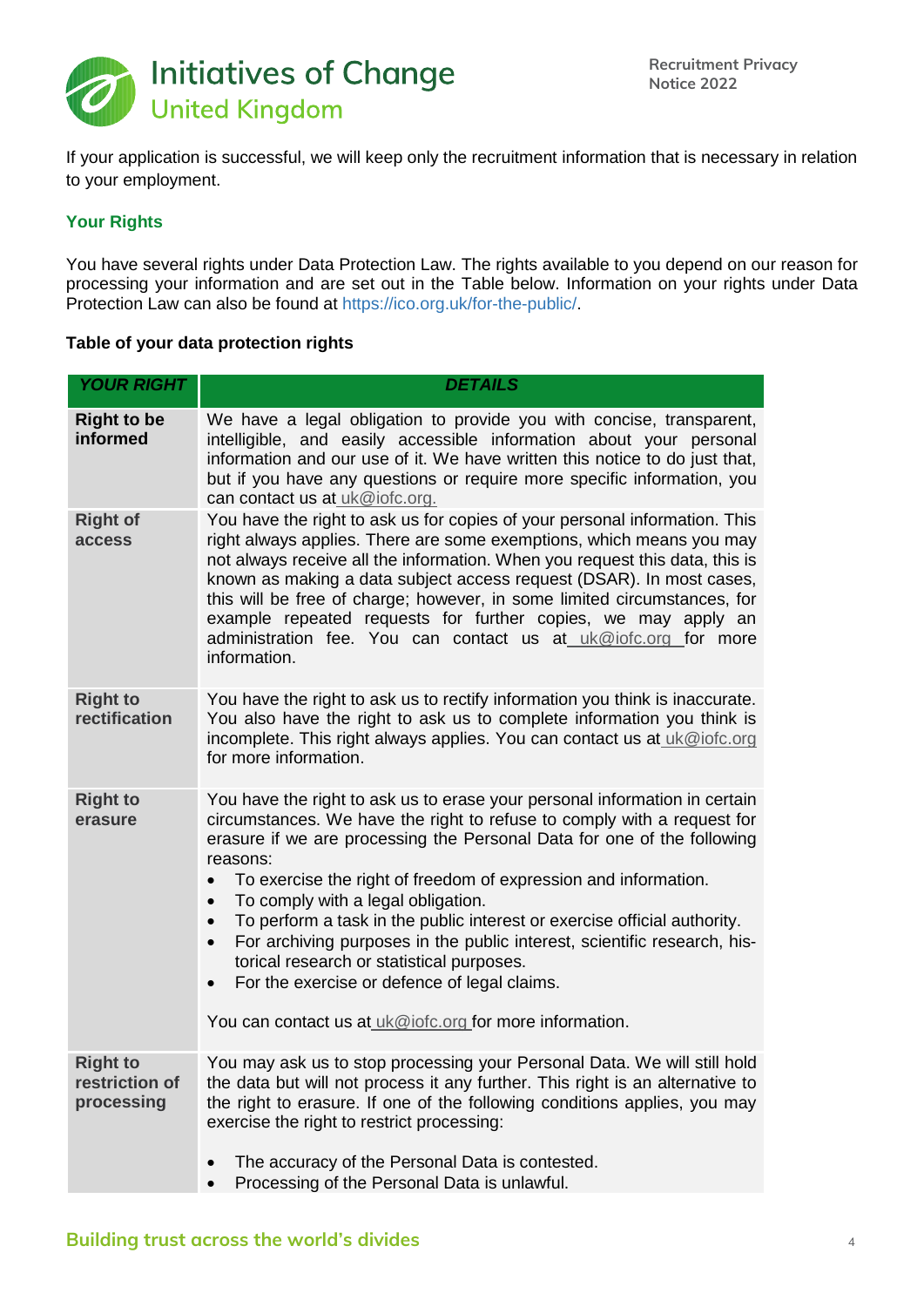

|                                            | We no longer need the Personal Data for processing, but the Personal<br>Data is required for part of a legal process.<br>The right to object has been exercised and processing is restricted<br>pending a decision on the status of the processing.<br>You can contact us at uk@iofc.org for more information.                               |
|--------------------------------------------|----------------------------------------------------------------------------------------------------------------------------------------------------------------------------------------------------------------------------------------------------------------------------------------------------------------------------------------------|
| <b>Right to</b><br>object to<br>processing | You have the right to object to processing in certain circumstances. You<br>can also object if the processing is for a task carried out in the public<br>interest, the exercise of official authority vested in you, or your legitimate<br>interests (or those of a third party).<br>You can contact us at uk@iofc.org for more information. |
| <b>Right to data</b><br>portability        | This right only applies if we are processing information based on your<br>consent or for the performance of a contract and the processing is<br>automated.<br>You can contact us at uk@iofc.org for more information.                                                                                                                        |

## **How to exercise your rights**

In most circumstances, you do not need to pay any charge for exercising your rights. We have one month to respond to you.

To exercise your rights or get more information about exercising them, please contact us at [uk@iofc.org](mailto:uk@iofc.org) giving us enough information to identify you.

#### **How to complain**

We hope that we can resolve any query or concern you raise about our use of your information. Please contact us first and title your email "*Complaint*". All complaints will be treated in a confidential manner, and we will try our best to deal with your concerns.

You have the right to lodge a complaint with a supervisory authority in the EEA member state where you work or normally live, or where any alleged infringement of Data Protection Law occurred.

The supervisory authority in the UK is the ICO, which may be contacted at https://ico.org.uk/concerns or by telephone on 0303 123 1113.

We hope that our Data Protection Officer can resolve any query or concern you raise about our use of your information. If not, contact the Information Commissioner at https://ico.org.uk/concerns/ or telephone: 0303 123 1113 for further information about your rights and how to make a formal complaint.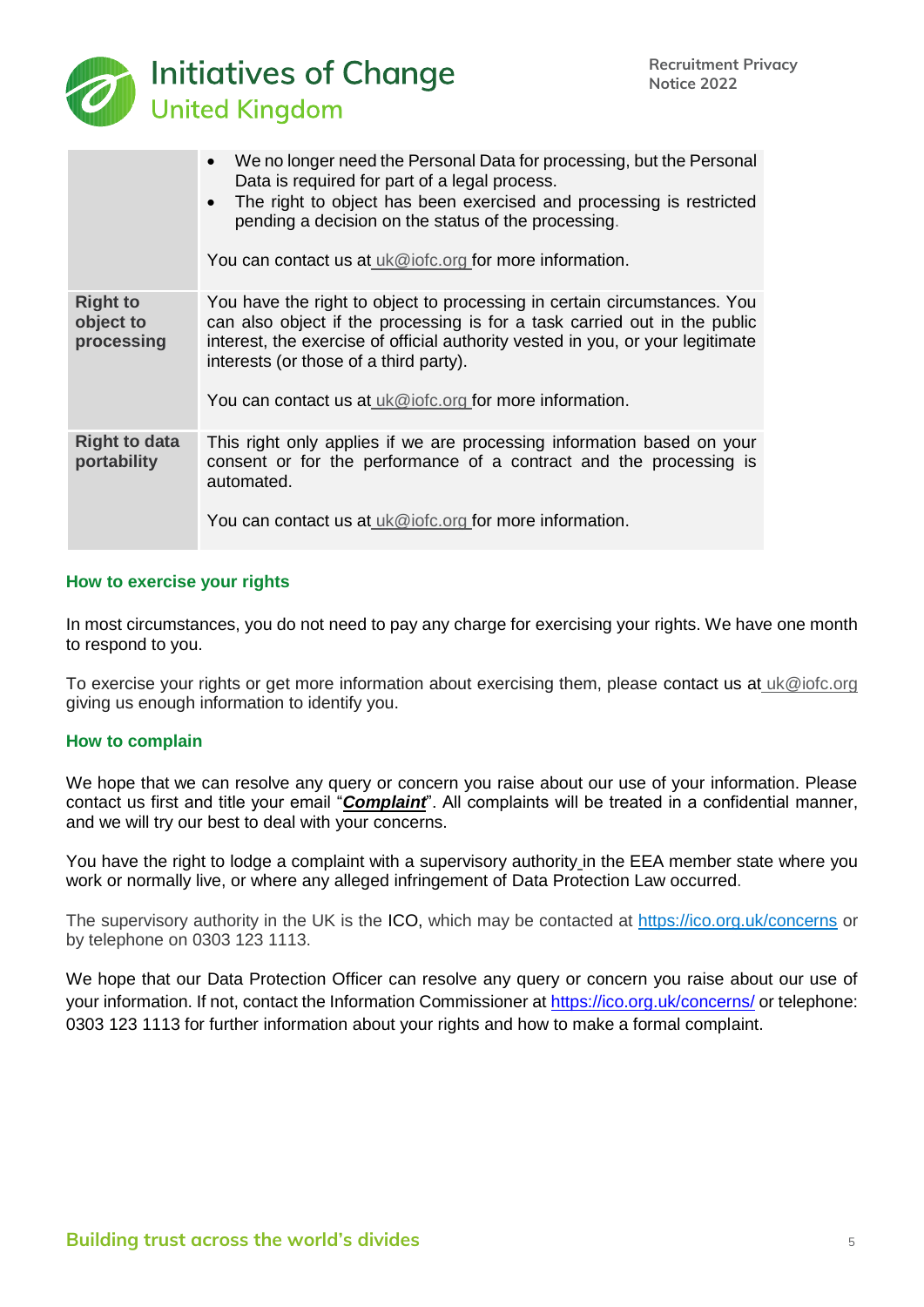

# THE SCHEDULE ABOUT THE INFORMATION WE COLLECT AND HOLD

# **Part A Up to and including the shortlisting stage**

| information we<br>The i<br>collect                                                                                                      | How we collect<br>the information                                                               | Why we collect the<br>information                                                                                                                                                                                     | How we use and may share<br>the information                                                                                                                                                                                             |
|-----------------------------------------------------------------------------------------------------------------------------------------|-------------------------------------------------------------------------------------------------|-----------------------------------------------------------------------------------------------------------------------------------------------------------------------------------------------------------------------|-----------------------------------------------------------------------------------------------------------------------------------------------------------------------------------------------------------------------------------------|
| Your name and contact<br>details (i.e. address,<br>home and mobile<br>phone numbers, email<br>address)                                  | From you                                                                                        | Legitimate<br>interest:<br>to carry out a fair<br>recruitment process<br>Legitimate<br>interest:<br>progress<br>to<br>your<br>application,<br>arrange<br>interviews and inform<br>you of the outcome at<br>all stages | To enable the manager of<br>the relevant department to<br>contact you to progress your<br>application, arrange<br>interviews and inform you of<br>the outcome<br>To inform the relevant<br>manager or department of<br>your application |
| Details of your<br>qualifications,<br>experience,<br>employment history<br>including job titles, and<br>working hours) and<br>interests | From you, in the<br>completed<br>application<br>form<br>and<br>interview<br>notes (if relevant) | Legitimate<br>interest:<br>to carry out a fair<br>recruitment process<br>interest:<br>Legitimate<br>to make an informed<br>decision to shortlist for<br>interview<br>(if<br>and<br>relevant) to recruit               | To make an informed<br>recruitment decision<br>if you are invited for<br>interview, the interviewer will<br>receive non-anonymised<br>details                                                                                           |
| Details of your referees                                                                                                                | From<br>your<br>completed<br>application form                                                   | Legitimate<br>interest:<br>to carry out a fair<br>recruitment process                                                                                                                                                 | To carry out a fair<br>recruitment process<br>To comply with<br>legal/regulatory obligations<br>Information shared with<br>relevant managers, HR<br>personnel and the referee                                                           |

If your application is unsuccessful at this stage, we will keep your information, in pseudonymised form, for the purpose of establishing, exercising and/or defending any legal claims, in accordance with our legitimate interests.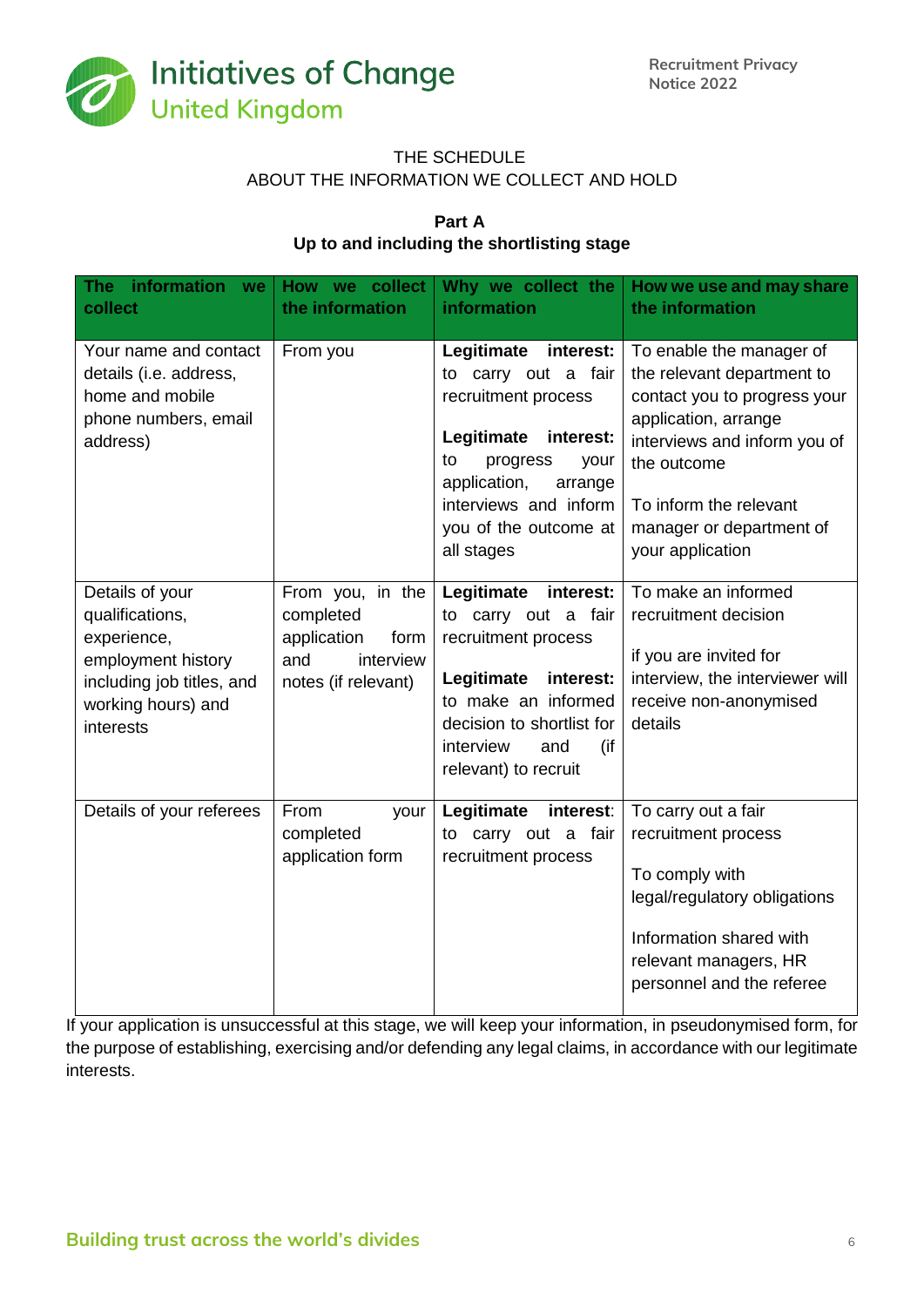

**Part B Before making a final decision to recruit**

| The information we collect                                                                                                                                                                                                                                                            | How we collect<br>the information                                                            | Why we collect the<br>information                                                                                                                                                                                                                                                                 | How we use and<br>share<br>the<br>may<br>information                                                                                                                          |
|---------------------------------------------------------------------------------------------------------------------------------------------------------------------------------------------------------------------------------------------------------------------------------------|----------------------------------------------------------------------------------------------|---------------------------------------------------------------------------------------------------------------------------------------------------------------------------------------------------------------------------------------------------------------------------------------------------|-------------------------------------------------------------------------------------------------------------------------------------------------------------------------------|
| Information about your previous<br>academic and/or employment<br>history, including details of any<br>conduct, grievance or<br>performance issues, appraisals,<br>time and attendance, from<br>references obtained about you<br>from previous employers and/or<br>education providers | From your<br>referees (details<br>of whom you will<br>have provided)                         | Legitimate interest: to<br>make an informed<br>decision to recruit<br>To comply with our legal<br>obligations<br>Legitimate interests: to<br>maintain employment<br>records and to comply<br>with legal, regulatory<br>and corporate<br>governance obligations<br>and good employment<br>practice | To obtain the<br>relevant reference<br>about you<br>To comply with<br>legal/regulatory<br>obligations<br>Information shared<br>with relevant<br>managers and HR<br>personnel  |
| Information regarding your<br>academic and professional<br>qualifications                                                                                                                                                                                                             | From you, from<br>your education<br>provider[, from<br>the relevant<br>professional<br>body] | Legitimate interest: to<br>verify the qualifications<br>information provided by<br>you                                                                                                                                                                                                            | To make an<br>informed<br>recruitment<br>decision                                                                                                                             |
| Information regarding your<br>criminal record, in a criminal<br>records certificate (CRC) or<br>enhanced criminal records<br>certificates (ECRC) as<br>appropriate <sup>1</sup>                                                                                                       | From you and<br>from the<br>Disclosure and<br><b>Barring Service</b><br>(DBS)                | To perform the<br>employment contract<br>To comply with our legal<br>obligations<br>Legitimate interest: to<br>verify the criminal<br>records information<br>provided by you<br>For reasons of<br>substantial public<br>interest (preventing or<br>detecting unlawful acts)                       | To make an<br>informed<br>recruitment<br>decision<br>To carry out<br>statutory checks<br>Information shared<br>with DBS and other<br>regulatory<br>authorities as<br>required |